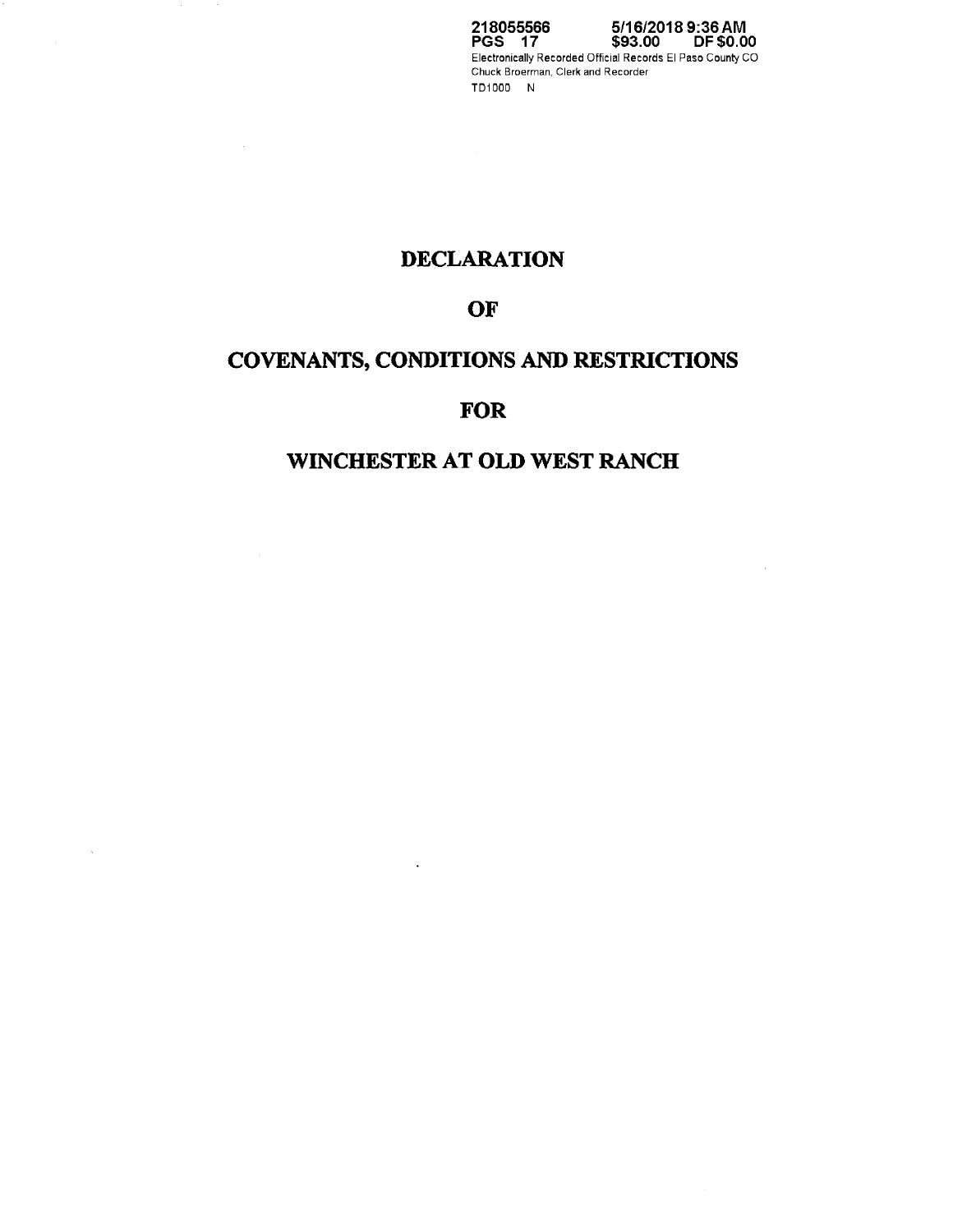# **TABLE OF CONTENTS**

| <b>ARTICLE 2.</b>                                                 |  |
|-------------------------------------------------------------------|--|
|                                                                   |  |
|                                                                   |  |
|                                                                   |  |
|                                                                   |  |
|                                                                   |  |
|                                                                   |  |
|                                                                   |  |
|                                                                   |  |
|                                                                   |  |
|                                                                   |  |
|                                                                   |  |
|                                                                   |  |
| ARTICLE 3. COVENANTS TO PRESERVE THE CHARACTER OF THE COMMUNITY 5 |  |
|                                                                   |  |
|                                                                   |  |
|                                                                   |  |
|                                                                   |  |
|                                                                   |  |
|                                                                   |  |
|                                                                   |  |
|                                                                   |  |
|                                                                   |  |
|                                                                   |  |
|                                                                   |  |
|                                                                   |  |
|                                                                   |  |
|                                                                   |  |
|                                                                   |  |
|                                                                   |  |
|                                                                   |  |
|                                                                   |  |
|                                                                   |  |
|                                                                   |  |
|                                                                   |  |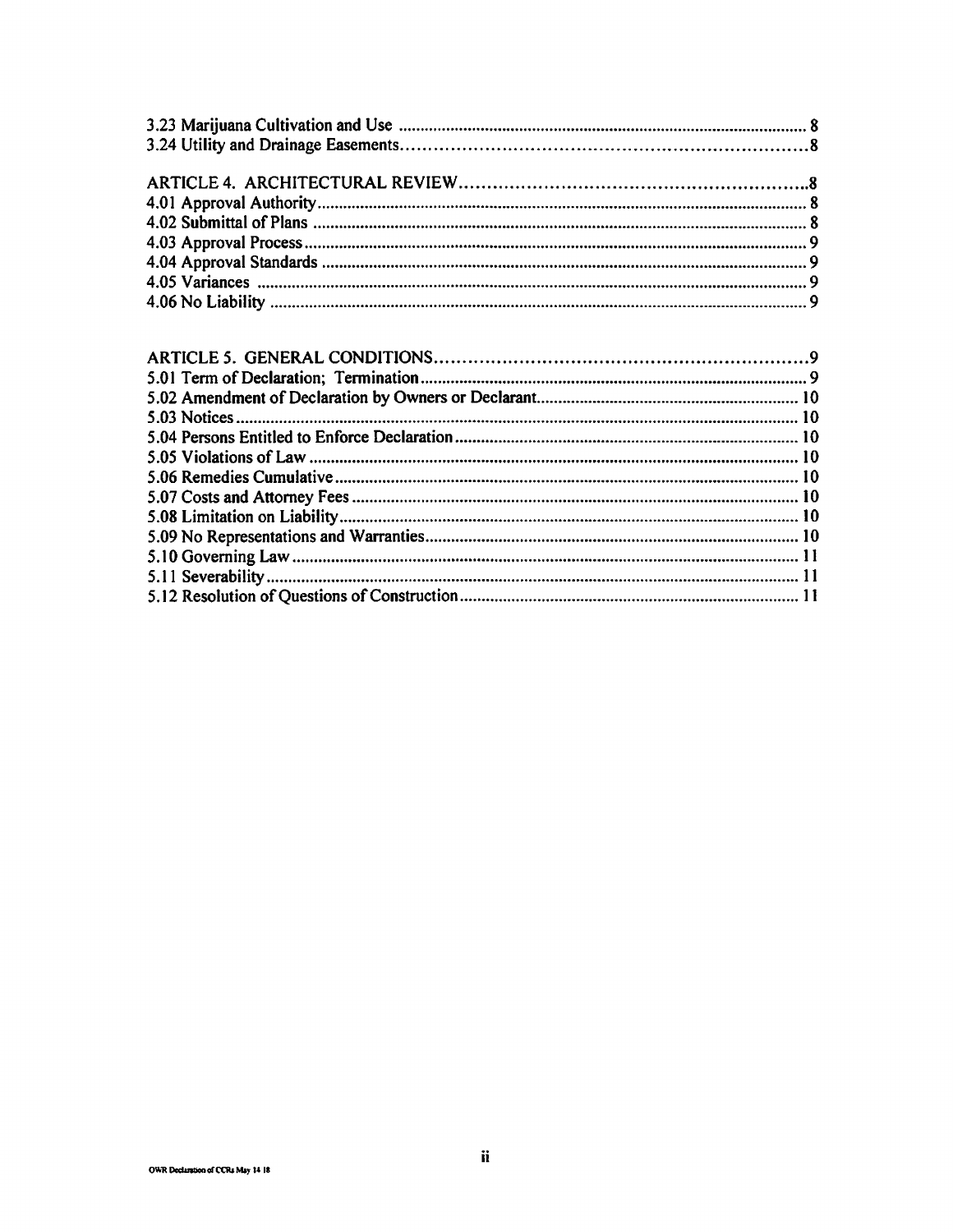# **DECLARATION OF COVENANTS, CONDITIONS AND RESTRICTIONS FOR WINCHESTER AT OLD WEST RANCH**

THIS DECLARATION OF COVENANTS, CONDITIONS AND RESTRICTIONS ration"), is made this  $15H_1$  day of  $M_2 \times 2018$  by Old West Ranch ("Declaration"), is made this  $\sqrt{S_{\text{th}}}$  day of  $\sqrt{M_{\text{ex}}}}$ CO Partners, LLC, a Colorado limited liability company ("Declarant").

### **BACKGROUND AND PURPOSE**

A. Declarant is the owner in fee simple of certain real property (the "Property") in El Paso County, State of Colorado, legally described in the attached **Exhibit A** and incorporated by this reference (the "Property").

B. The Property has been divided into parcels of land of approximately 35 acres each (the "Parcels"), and Declarant desires to place protective covenants, conditions, easements and restrictions on the Property in order to establish, protect and maintain the quality residential environment, character, values and amenities of the Property.

#### **DECLARATION**

Declarant, for itself and its grantees, successors and assigns, imposes and establishes upon the Property, and all of the Property shall be subject in the future to all of the following restrictions, covenants, easements and conditions, all of which shall be deemed to run with the land and shall inure to the benefit of and be binding upon Declarant, its grantees, successors and assigns, and all parties having or acquiring any right, title or interest in or to all or part of the Property.

Declarant shall have, retain and reserve certain rights as set forth in this Declaration with respect to the Property for so long as Declarant or an affiliate of Declarant owns an interest in real property within the approximate 2,846-acre development known as Old West Ranch ("Declarant's Interest"). Declarant's rights shall be deemed excepted and reserved in each conveyance by Declarant.

### **ARTICLE 1 DEFINITIONS**

The following words and phrases, when used in this Declaration, shall have the meanings specified in this Article I.

1.01 "Accessory Building" shall mean any detached garage, guest house, building, barn, or structure used for storage, or used for any other purpose that is located on a Parcel.

1.02 "Applicant" shall mean any Person, other than Declarant, desiring to build, erect or install any Improvement on a Parcel or on any portion of the Property who submits plans for the Improvement to Declarant.

1.03 "Declarant" shall mean Old West Ranch CO Partners, LLC, a Colorado limited liability company. A Person shall be deemed a successor or assign of Declarant only if specifically designated in a recorded instrument as a successor or assign of Declarant under this Declaration, and only as to the particular rights or interests of Declarant under this Declaration that are specifically designated in the recorded instrument. Notwithstanding the foregoing, a successor to Old West Ranch CO Partners, LLC, by consolidation or merger shall automatically be deemed a successor or assign of Old West Ranch CO Partners, LLC, as Declarant under this Declaration without the requirement of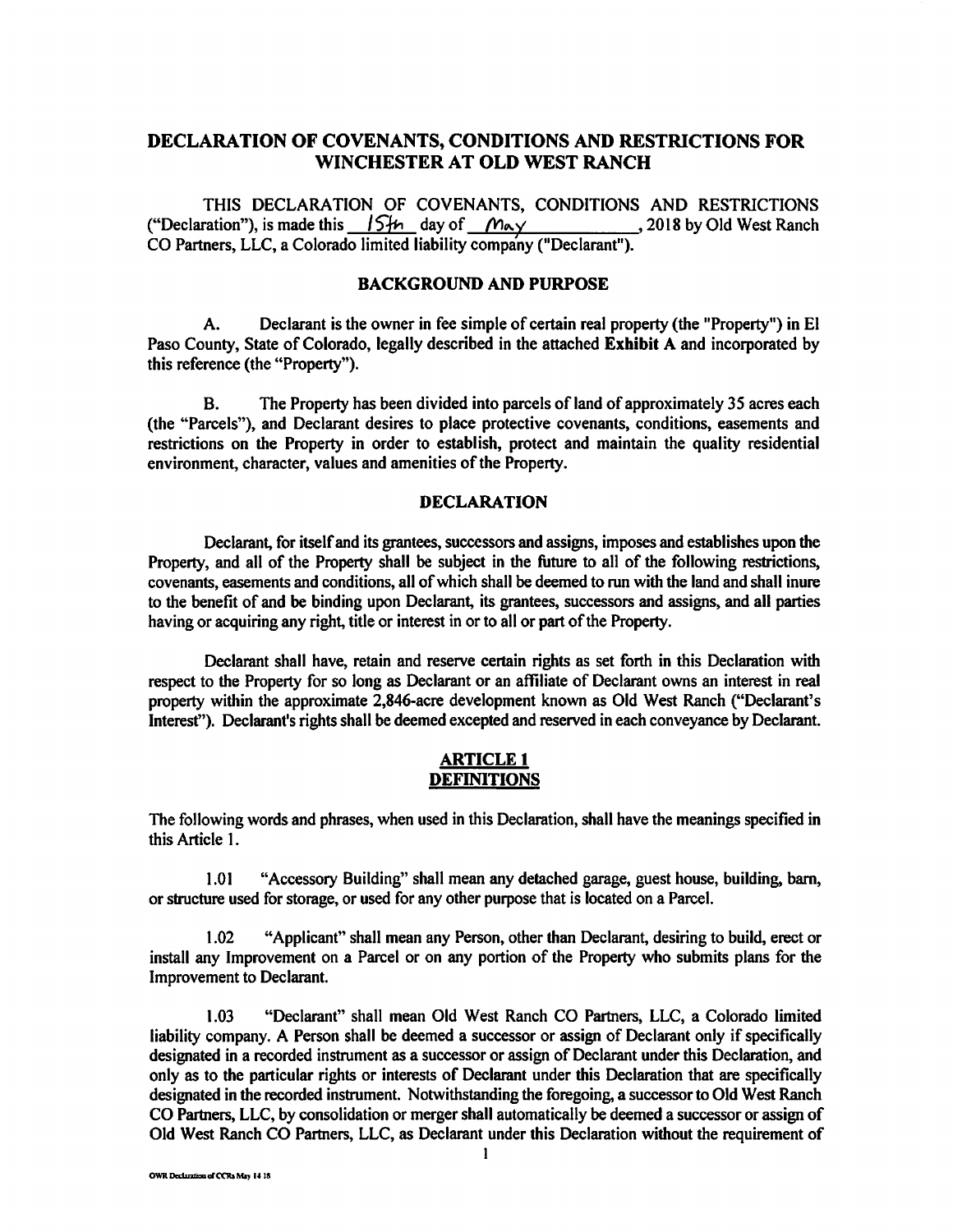recording an instrument. Declarant may terminate its rights under this Declaration by recording a written termination of Declarant rights in the records of El Paso County, Colorado.

1.04 "Improvement" shall mean anything that alters the previously existing exterior appearance of any Parcel within the Property, including but not limited to Residences, buildings, barns, sheds, outbuildings, patios, swimming pools, garages, doghouses, mailboxes, aerials, antennas, roads, driveways, parking areas, fences, screening walls, retaining walls, stairs, decks, landscaping, hedges, windbreaks, plantings, planted trees and shrubs, poles, flagpoles, signs, exterior air conditioning units, and poles, tanks, pipes, lines, meters, towers and other facilities used in connection with water, septic, gas, electric, telephone, radio, television (including cable or satellite systems), or other utilities.

1.05 "Owner" shall mean the record titleholder, whether one or more Persons, of fee simple title to a Parcel.

1.06 "Parcel" shall mean a parcel of land within the Property that has been conveyed by Declarant to a third party and/or has been designated as a Parcel in the Plat, or is an identified parcel of unplatted land with a separate tax schedule number, together with all appurtenances and Improvements associated with the parcel of land, now existing or subsequently created.

1.07 "Person" shall mean a natural individual, trust or legal entity.

1.08 "Plat" shall mean the Land Survey Plat, deposited on March 5, 2018 in the records of the El Paso County Clerk and Recorder under Deposit No. 218900030 of which the Property is a part. The portion of the Plat showing the Property is attached as **Exhibit B** to this Declaration.

1.09 "Property" shall mean the real property described on the attached **Exhibit A.** 

1.10 "Residence" shall mean an Improvement on a Parcel that is intended or used for residential occupancy.

## **ARTICLE2 ARCmTECTURAL AND CONSTRUCTION STANDARDS**

2.01 Land Use. Building Type and Occupancy. All of the Property shall be used for single-family residential purposes only. No more than one Residence may be permitted on any Parcel, except that a second dwelling unit shall be allowed, subject to El Paso County ordinances and regulations. No Parcel may be subdivided or further divided. Garages shall be used only for the storage of motor vehicles and accessories, and shall not be converted to living space.

2.02 Architectural Review. No Improvement shall be commenced, erected, placed or maintained on any Parcel without the prior approval of Declarant as provided in Article 4 for so long as Declarant's Interest exists. After Declarant's Interest no longer exists, any violation of the architectural and design provisions of this Declaration may be enforced against the Person in violation pursuant to Section 5.04.

2.03 Construction Type. All construction shall be new. No mobile home, pre-cut, or manufactured home may be placed on a Parcel. No building previously used at another location, nor any building or Improvement originally constructed as a mobile dwelling may be moved onto a Parcel, except for temporary construction storage purposes (and not for a temporary residence) for a period not to exceed twelve (12) months.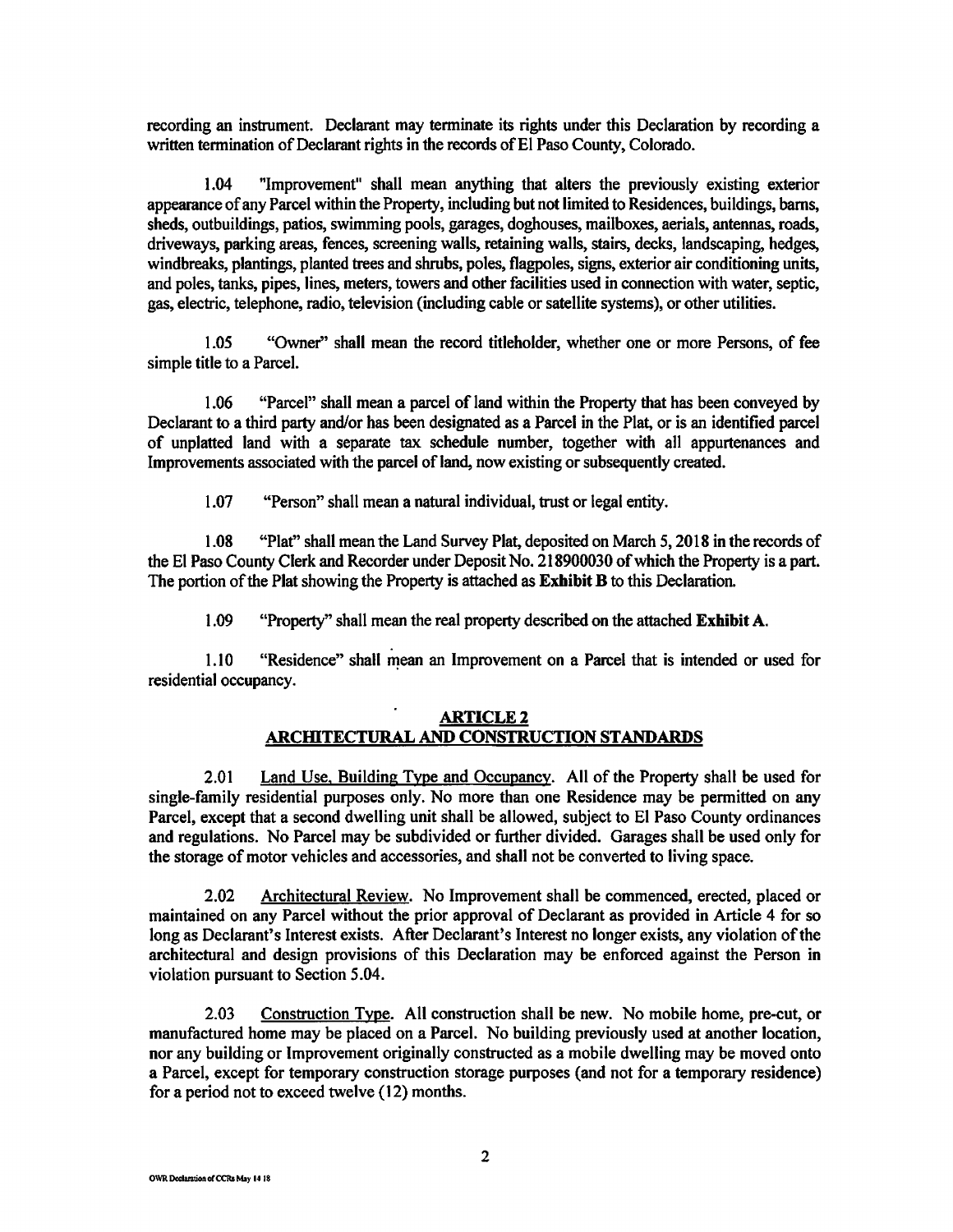2.04 Quality and Size of Residences. It is the intention and purpose of this Declaration to assure that all Residences contain a high quality of workmanship and material. The floor area of Residences on the Parcels, exclusive of one-story open porches and garages, shall be as follows:

(a) For single-family, single-story homes (including raised ranches), not less than 1,500 square feet on the main floor, excluding the garage.

(b) For single-family, two-story homes, not less than 2,000 square feet on the main two floors, excluding the garage.

All Residences must include a private garage for not less than two motor vehicles. Garages may be attached to or detached from the Residence. Garage doors shall be located to minimize their visibility from the front of any Residence and from the road fronting such Parcel.

2.05 Design Standards and Right to Review. The following standards shall be adhered to in all design and construction of Improvements.

(a) Color schemes will be compatible with the natural environment of the Property. Subdued, unobtrusive natural or earth colors, and trim and accent wall paint of a brighter but compatible color with the natural environment are encouraged.

(b) All chimneys and all exterior flues shall be fully enclosed. Spark arrestors shall be required on all chimneys.

(c) Roof materials and color shall be consistent with the architecture, color, and exterior wall material of the house. Concrete, clay or synthetic tiles, asphalt shingles, or high quality metal are acceptable. Other materials may be allowed where they are of equal quality and appropriate to the design and appearance of the structure.

(d) The primary exterior finish will be wood or wood siding, stucco, brick or stone.

( e) No part of any concrete wall shall be visible from the front or rear of structure at a height greater than 12 inches above finished ground level unless finished with stucco, brick, stone, colored patterned concrete or other material approved by Declarant.

2.06 Modular Homes. A modular home may be approved for construction on a Parcel, subject to Declarant approval during the period of Declarant's Interest, and provided the following conditions are met:

(a) The modular home must comply with the IRC (International Residential Code), which is similar or identical to site-built home requirements.

(b) The square footage must meet the size requirements of a Residence set forth in Section 2.04 above, and be constructed on either a basement or a crawlspace.

(c) A home built under HUD Code standards is prohibited (e.g., singlewides and doublewides). Single section or mobile home park models are prohibited.

(d) The home must have at least a 5/12 roof pitch, with a minimum of 12-inch overhang, and at least l dormer or covered porch on the front side of the home.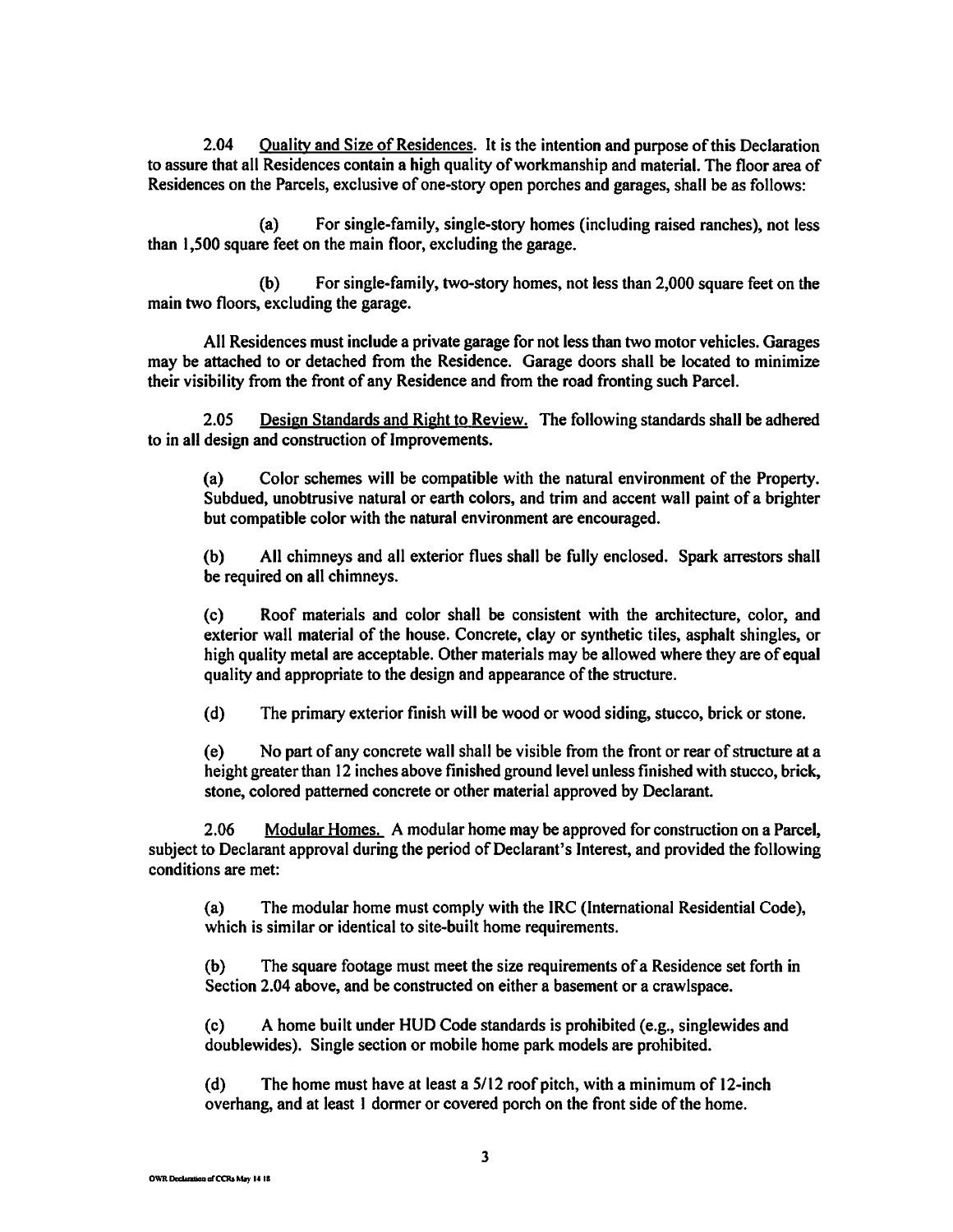(e) The home must have an attached garage for at least two vehicles that is painted, sided or shingled to match the home.

(t) Vinyl siding materials are prohibited. Smart lap, smart panel or Hardie siding is acceptable.

(g) The home must have poured concrete front steps or a deck entering the home.

(h) The home's exterior must be finished with at least 30% stone or masonry materials on the front side of the home. The painted exterior of the home must have at least three colors (trim, body and accent colors).

(i) The home must not look like or have the appearance of a manufactured or mobile home.

2.07 Access Road to the Parcel. The driveway or access road from the public street to the Residence must be improved with paving, road base or similar material such as crushed asphalt or rock. A Parcel Owner is responsible for compliance with all county regulations and ordinances concerning installation of a driveway or access road.

2.08 Completion of Construction. Construction of a Residence and any other Improvement consisting of a building or structure must be completed within twelve (12) months from commencement of construction. All vegetation and other surface areas of a Parcel disturbed by construction activities will be promptly revegetated and restored to its prior natural condition. No building material of any kind may be stored upon any Parcel except in connection with construction of the Improvement. Construction shall be promptly commenced and diligently pursued as soon as any building materials are placed on any Parcel. If any such structure under construction is abandoned, Declarant and/or any other Owner shall have the authority to take enforcement action against the Owner to cause the removal of all or portions of such structure so as to prevent it from being unsightly. Notice of intent to initiate enforcement action to remove the structure will be posted on the Parcel at least ten (10) days prior to initiating such action, and if the enforcement action is successful and the structure is removed, the Owner of the Parcel shall be liable for all costs of such work, and the Parcel may be subject to a lien for costs incurred for the removal.

2.09 Accessory Buildings. Accessory Buildings shall harmonize in appearance with the Residence. Plans for an Accessory Building, including the location on a Parcel, require the prior approval of Declarant as provided in Article 4 for so long as Declarant's Interest exists, and thereafter, as provided in this Declaration.

2.10 Setbacks. No structure of any kind shall be located on any Parcel nearer than 75 feet from the front Parcel line as measured from the edge of the public road adjacent to the Parcel, nor nearer than 75 feet from any rear Parcel line, 50 feet from any side Parcel line, or 50 feet from a comer of a Parcel. Eaves, steps and open porches shall be considered as part of the structure.

2.11 Changes or Alterations of Improvements. No change in color or other exterior appearance of buildings, fences or other structures, or alterations to a Residence, structure, fence, landscaping plan or any other previously approved Improvement shall be made until the proposed change or alteration has been approved by Declarant as provided in Article 4 for so long as Declarant's Interest exists.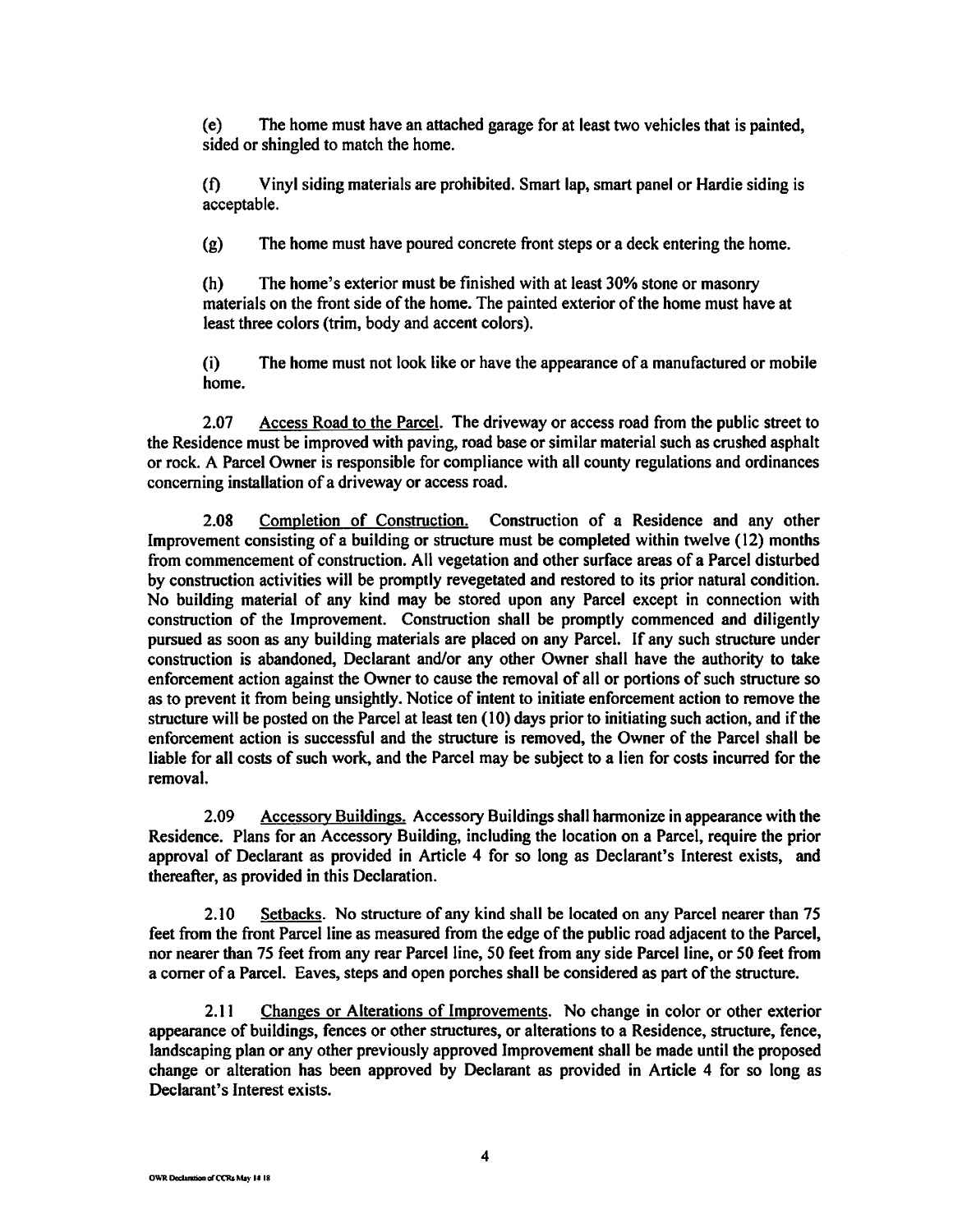# **ARTICLE3 COVENANTS TO PRESERVE THE CHARACTER OF THE COMMUNITY**

3.01 Building and Grounds Maintenance. An Owner shall repair and maintain the exterior of all Improvements on the Owner's Parcel in a state of good condition and repair. Such obligation includes, but is not limited to, maintaining the exterior materials and finishes of the Improvements, any approved fencing, landscaping and driveways.

3.02 Restoration. If any Improvement on a Parcel is destroyed in whole or in part, it must be rebuilt and/or all debris must be removed and the Parcel restored to a safe and attractive condition. Such restoration must be commenced within sixty (60) days after the damage or destruction occurs and thereafter diligently pursued to completion within a reasonable time, not to exceed ten (10) months after the date the damage occurred.

3.03 Soils, Grading and Maintenance. The soils within the State of Colorado consist of both expansive soils and low-density soils, and an alluvial high water table may be present, all of which may adversely affect the integrity of any Improvement if the Improvement and the Parcel containing it are not properly maintained. Expansive soils contain clay minerals which have the characteristic of changing volume with the addition or subtraction of moisture, thereby resulting in swelling and/or shrinking soils, and the addition of moisture to low-density soils causes a realignment of soiled grains thereby resulting in consolidation and/or collapse of the soils. Each Owner should take special note and care to insure and maintain water drainage away from the Residence and other structures and not to interfere with the drainage patterns established by the grading plan for the Property and the finished grading set by a builder. Drainage patterns cannot be directed to adjacent Parcels, but must be maintained within the boundaries of the Parcel generating the drainage and then to adjacent roads or drainage easements.

3.04 Nuisances. No noxious or offensive activity shall be carried on upon any Parcel, and nothing shall occur on a Parcel or within the Property, including the roads, to cause annoyance, embarrassment, discomfort, or a nuisance in the neighborhood, or which unreasonably offends or disturbs any Owner or occupant or which may unreasonably interfere with the peaceful enjoyment or possession or the proper use of a Parcel or any portion of the Property by Owners or occupants. No hazardous activity shall be permitted on any Parcel or in any Residence. No annoying lights, sounds or odors shall be permitted to emanate from any Residence or other Improvement on a Parcel, or within the Property. Refuse piles or other unsightly materials or objects shall not be allowed to be placed or remain in open storage upon Parcels. All applicable laws, ordinances and regulations of all governmental bodies having jurisdiction over the Property shall be observed.

3 .05 Vehicles and Equipment Storage and Repair. The outside non-commercial parking of an Owner's or occupant's motor vehicles, boats, trailers, travel trailers, campers and recreational vehicles on a Parcel is allowed. Owners are encouraged to store such vehicles in an Accessory Building or be adequately screened so as not to be visible from neighboring properties and adjacent roads. No commercial vehicles, including trucks, semi-trailers or trailers, may be stored or parked overnight on the Property except in an enclosed Improvement or sufficiently screened.

The non-commercial maintenance, servicing, repair, dismantling, sanding or repainting of any type of vehicle, boat, machine, apparatus, trailer, or equipment may be performed on a Parcel. Owners are encouraged to perform such activities within an Accessory Building or Improvement or be sufficiently screened to avoid unsightly visual effects and noise that can be seen or heard from neighboring properties and adjacent roads. Equipment, tools and other items must be stored in an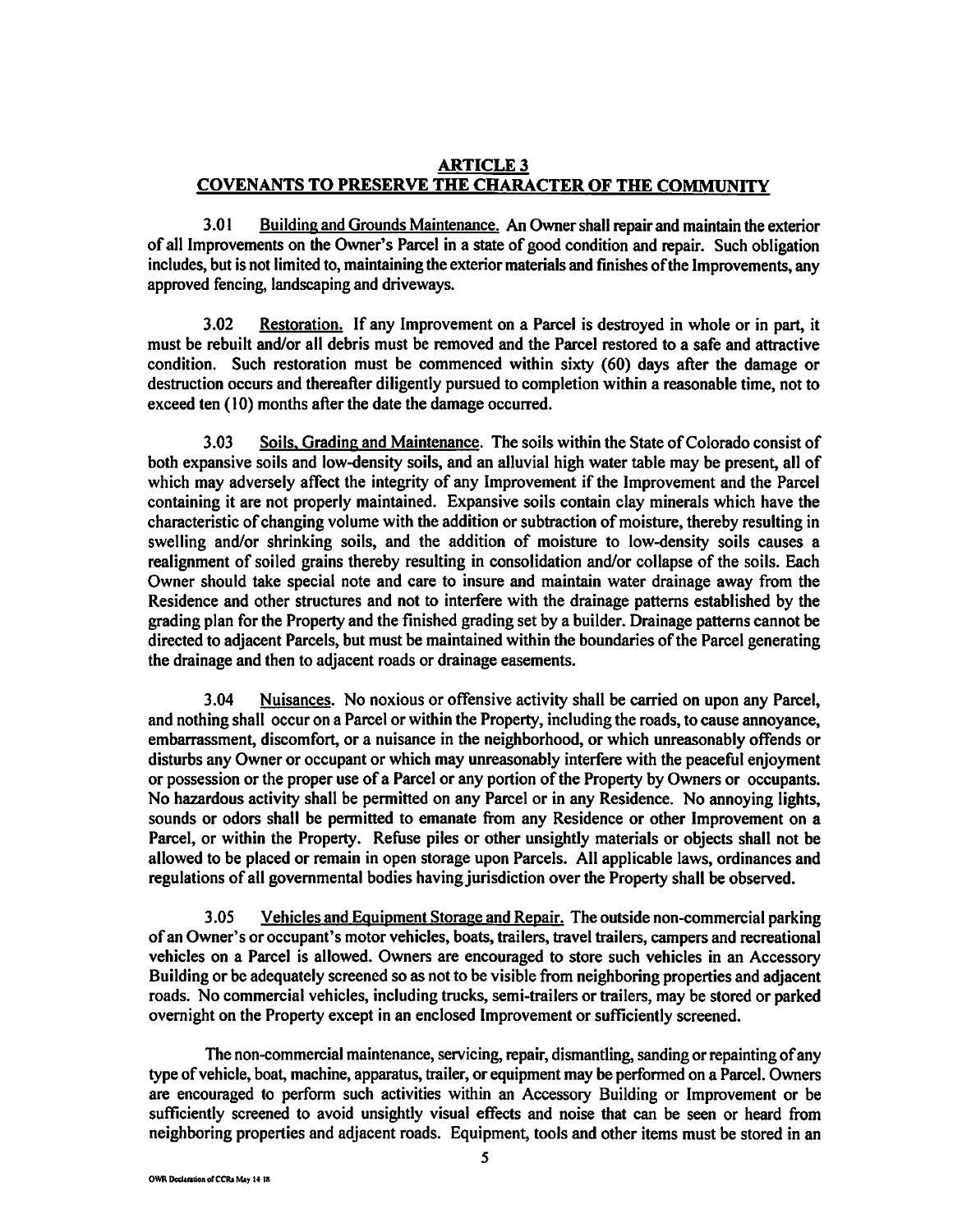Accessory Building or adequately screened so as not to be visible from neighboring properties and adjacent roads.

3.06 Weeds and Insects. All Parcels are to be kept free of noxious weeds, diseased vegetation and harmful insects. Owners are responsible for ensuring weed control and eradication in accordance with state and county laws and regulations.

3.07 Clotheslines, Storage Areas and Dog Runs. Outdoor clotheslines, poles, dog runs, service yards, wood piles and storage areas will be placed so as not to either not be visible from neighboring properties or adjacent roads or to create an unsightly condition.

3.08 Satellite Dishes and Antennas. A satellite dish/antenna should be placed in the rear or side yard in such a manner that it is screened from neighboring properties and adjacent roads, when possible. Rooftop mounting that is visible from neighboring properties or adjacent roads is discouraged. The satellite dish/antenna should be installed at the lowest possible placement, utilizing ground level siting (unless a signal is not attainable). The satellite dish/antenna should be screened to minimize its visual impact to surrounding areas.

3.09 Solar or Wind Energy Devices. All solar or wind energy devices installed on a Parcel may only serve the Parcel upon which it is installed, must be designed and stamped by a licensed professional and located on the Parcel in an area that is adequately screened so as to reduce its visibility from neighboring properties or adjacent roads. All solar and wind energy devices must also comply with any governmental-imposed requirements.

3.10 Drilling and Mining Operations. Except for the drilling of a domestic water well for use on the Parcel, no Parcel Owner may engage in drilling, development operations, refining, quarrying or mining operations of any kind on a Parcel.

3.11 Signs. No signs, billboards, poster boards or advertising structures of any kind shall be erected or maintained on any Parcel or Improvement for any purpose whatsoever, except for one sign for privacy or identification of not more than one {I) foot square area in size, and one sign of not more than six (6) square feet in size advertising the Parcel for sale or rent. This restriction does not apply to any temporary signs erected by Declarant to market Parcels within the Property.

3.12 Animals. A reasonable number of livestock or poultry may be raised, bred or kept upon a Parcel, including animals for 4-H and FFA activities. No more animals than may be permitted by applicable governmental laws, ordinances and regulations may be kept or maintained on a Parcel. No animal may be allowed to run loose off of a Parcel. No animal of any kind shall be permitted which makes an unreasonable amount of noise or odor or is otherwise a nuisance. No animals may be kept, bred or maintained on a Parcel for any commercial purpose; provided that limited animal breeding and raising may be done on the Parcel by the Owner or occupant, and further provided that all activities occur in a restricted area on the Parcel. The Owner of a Parcel upon which an animal is kept is responsible for payment of any and all damage caused to the property of others. Owners are responsible for cleaning up after their animals on any portion of the Property.

No stables, corrals or any structure for the housing, feeding or use of livestock shall be located or placed closer to fifty (SO) feet to any adjoining Parcel line or closer than seventy-five (75) feet to a road. All stables, corrals or any structure for the housing, feeding or use of livestock shall be approved as to location and design by Declarant, for so long as Declarant's Interest exists.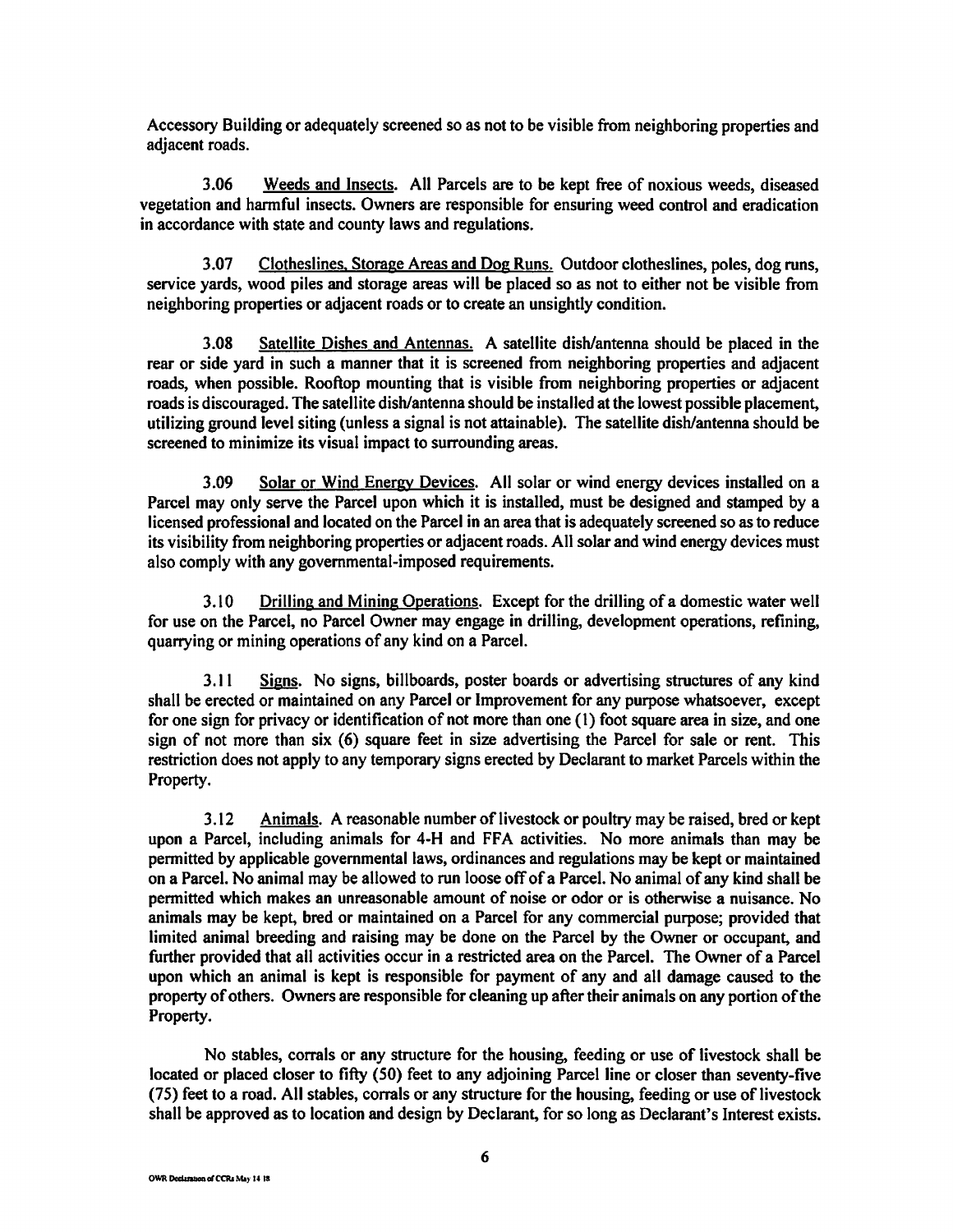Grazing of horses or other livestock outside a corral, stable or barn must be limited to ensure that the natural vegetation on a Parcel is not overgrazed. Corrals must have three (3) or more rails or be constructed of sturdy fencing to ensure retention of livestock. All stables and corrals shall be maintained in a sanitary condition.

3 .13 Lighting. Exterior lighting installed on any Parcel shall either be indirect or of such controlled focus and intensity that such lighting will minimize off-site illumination and not disturb the residents of adjacent Parcels. No up lighting is allowed. Pole lights are limited to a maximum of 18 feet in height.

3.14 Garbage and Refuse Disposal. No portion of any Parcel shall be used or maintained as a dumping ground for rubbish. Trash, garbage, ashes, rubbish, grass and shrub clippings, building materials, scrap materials or other waste shall not be kept on a Parcel except in closed sanitary containers.

3.15 Commercial Enterprises. No commercial enterprises shall be conducted or maintained upon or in connection with any Parcel, nor shall any Parcel be used in any way for other than strictly single-family residential purposes as provided herein, except that offices or homebased businesses may be maintained in accordance with applicable county zoning ordinances and regulations. However, this Section shall not apply to any sales or construction office located on any Parcel which is maintained by Declarant or a builder during the construction and sales period.

3.16 Firearms. Discharge of firearms on and within a private range is permitted on a Parcel, provided it is conducted in accordance with all federal, state and local laws and ordinances, is exercised with due care and caution and does not constitute a nuisance under Section 3.04.

3 .17 Outdoor Burning. Outside burning of leaves, trash, garbage or household refuse is not permitted. Fires in barbecues, covered fire pits and outside fireplaces contained within receptacles intended for such purpose will be allowed. An Owner must not permit any condition on a Parcel that creates a fire hazard or is in violation of fire prevention regulations adopted by any governmental authority having jurisdiction and control over outside burning.

3.18 Use of Off Road Motorized Vehicles. Off road motorized vehicles, including but not limited to dirt bikes, off-road motorcycles, quads and ATVs, may be used on the Owner's Parcel, provided the use occurs during daylight hours only and does not create a nuisance such as excessive noise or dust.

3.19 Fences. Except for "invisible fencing" used for pet control, fences must comply with the following:

(a) Livestock fencing and corrals shall be sturdy and constructed of wood or white vinyl, wire (smooth or barbed), electric fencing, or strap fencing.

(b) Privacy fencing materials will be either white vinyl or natural wood in a color compatible with the exterior finish of the Residence, with pickets up to 6 feet in height. Privacy fencing may only be placed adjacent to the Residence or an Accessory Building and must be at least 75 feet from any property line, including 75 feet from the front property line as measured from the edge of the public road adjacent to the Parcel.

( c) Dog runs shall be a maximum of 6 feet in height and must be at least 75 feet from a property line and adequately screened from adjacent roads.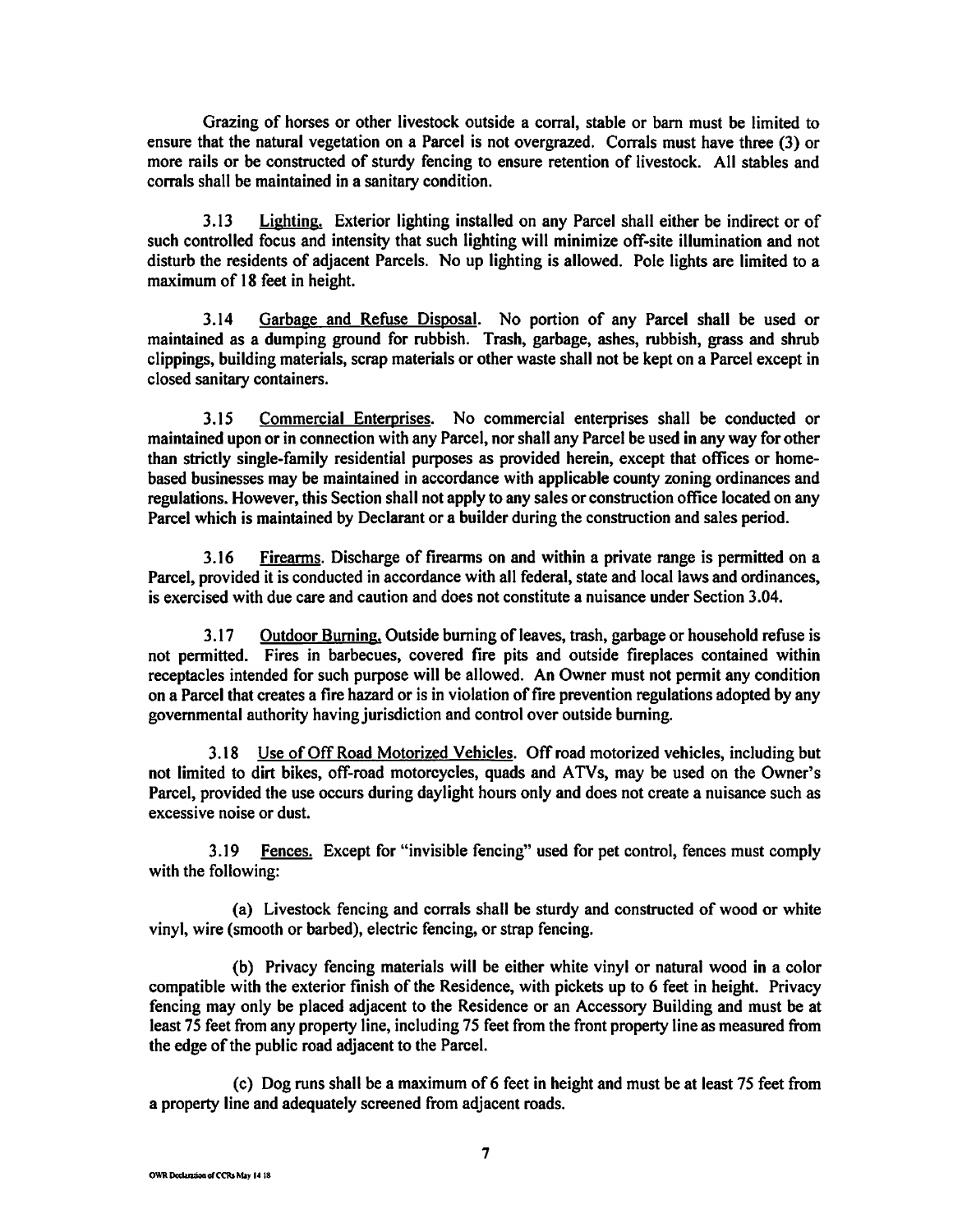( d) The suggested and preferred materials to be used for side and rear boundary fencing is white vinyl post and rail fencing or white vinyl post or pole, with smooth (three or four) wire, or hog wire with white vinyl or wood posts or poles.

3.20 Preservation of Vegetation and Landscaping. All Improvements shall be located on Parcels so as to minimize damage to existing natural growth. Parcels shall be maintained in their natural state as nearly as possible.

3.21 Temporary Structures. No structure of a temporary character, trailer, tent, shack, garage, barn, excavation or other building will be permitted on any Parcel for a period longer than two weeks, except as may be determined to be necessary during construction and /or specifically approved by Declarant, for so long as Declarant's Interest exists, and thereafter, as permitted under this Declaration and allowed under applicable laws, ordinances, and regulations.

3.22 Wildfire Defense Zones. Fire-wise landscaping, fuel storage and fire mitigation guidelines issued by the fire protection district serving the Property or other governmental agency must be followed at all times. Each Owner is responsible for safely managing the landscape, trees, brush and other vegetation on such Owner's Parcel to reduce the hazards from fire.

3.23 Marijuana Cultivation and Use. No Owner or occupant of a Parcel may utilize any portion of a Parcel, including the Residence or any Accessory Building, for the purpose of cultivation or production of marijuana, including medical marijuana, for other than their own personal use as allowed by applicable laws and ordinances. If an Owner or occupant grows or produces marijuana for personal use only, such operation must not create a nuisance and must be in full compliance with state and local laws and ordinances. No Owner or occupant may use any portion of a Parcel for the distribution or sale of marijuana.

3.24 Utility and Drainage Easements. Easements for installation and maintenance of utilities and drainage facilities and for other uses are reserved as shown on the Plat of the Property and as may be shown in documents recorded in the title to each Parcel. Within these easements, no structure, planting or other material shall be placed or permitted to remain which damages or interferes with the installation and maintenance of utilities, or which may change the direction or flow of drainage channels in the easements. Drainage easements and all related drainage facilities in those drainage easements shall be maintained by the Owner of the Parcel where the drainage easement is located, except for Improvements or facilities for which a public authority, private company or utility company is responsible. When installing Improvements on a Parcel, an Owner is responsible for locating all utility lines and easements. An Owner should request the location of underground utility lines and easements through a utility line location center.

### **ARTICLE4 ARCHITECTURAL REVIEW**

4.01 Approval Authority. For so long as Declarant's Interest exists, Declarant shall have the authority to approve plans for Improvements as set forth in this Declaration.

4.02 Submittal of Plans. Any Applicant desiring to build or install any Improvement, or to alter, remove, add to or change any previously approved or existing Improvement on any Parcel, shall submit two sets of plans to Declarant. The plans must show the shape, dimensions, materials, floor plans, location, exterior elevations, alterations, grading, drainage and color scheme for the Improvement. Incomplete submittals will be returned to the Applicant without review. The Applicant must provide an address (including an electronic mail address, if applicable) where the written decision may be transmitted. Declarant may charge reasonable fees to cover expenses for the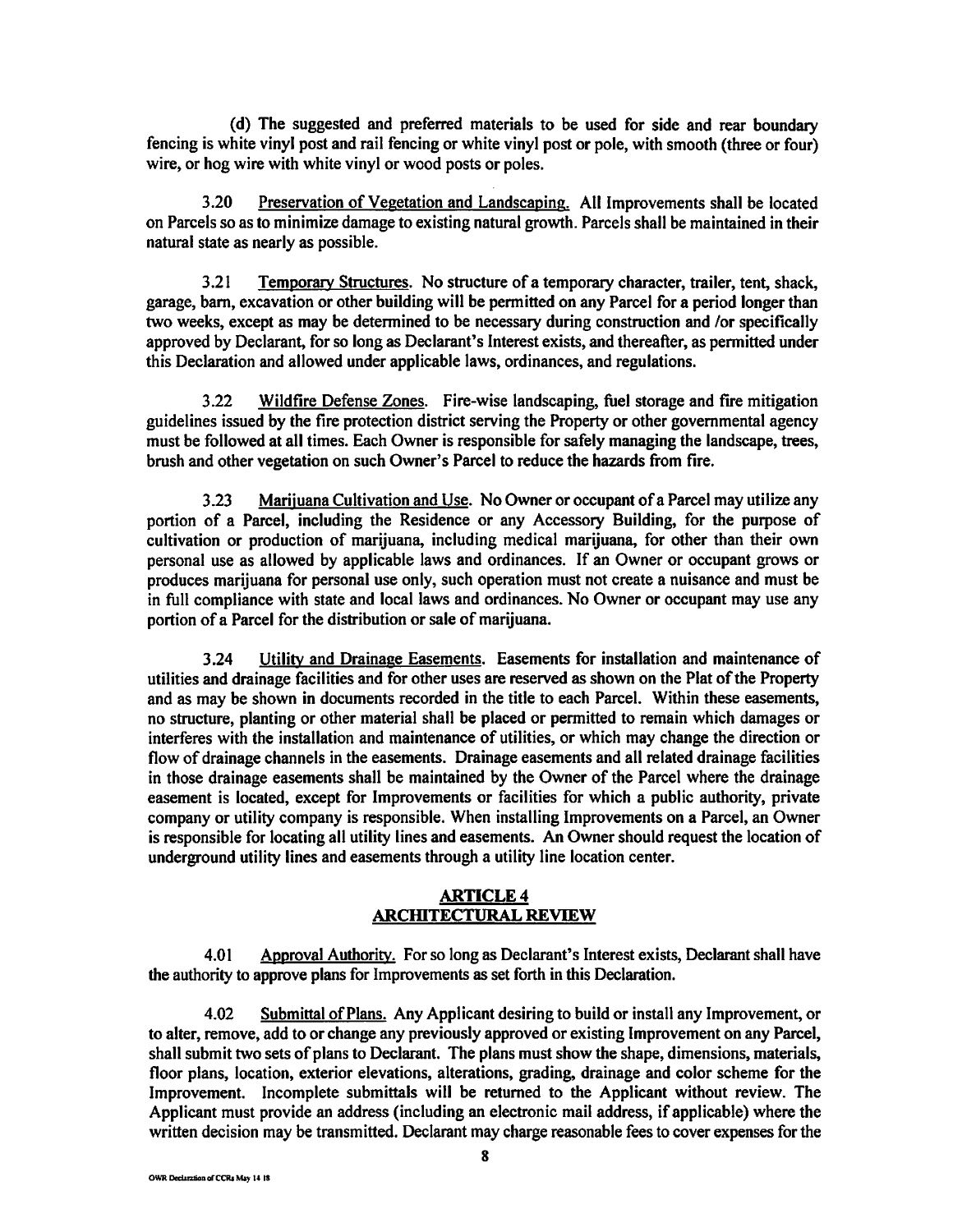professional review of the Plans, if required.

4.03 Approval Process. The Applicant shall submit the plans on a date sufficiently far in advance of commencement of construction to allow Declarant to complete its review of the plans within the time limits set forth in this Section. Following the submittal of the plans, Declarant shall have no more than fourteen (14) days in which to provide its written decision to the Applicant, which decision may be: i) approval; ii) approval subject to certain conditions, or iii) disapproval. If necessary, Declarant may have an additional fourteen (14) days for review of the plans as long as notice of such extension is provided to the Applicant within the original 14-day review period and if the need for an extension is due to the Applicant's failure to timely provide sufficient information to Declarant in order to render a decision. If Declarant does not act within fourteen (14) days following submission, the plans shall be deemed disapproved.

4.04 Approval Standards. In granting or withholding approval of matters submitted to it, Declarant shall consider the specific standards and specifications set forth in this Declaration and any other matter, whether objective or subjective, that Declarant believes is relevant to the issue presented. Declarant has the authority to disapprove the location of an Improvement if, in Declarant's sole discretion, Declarant believes the location may negatively impact the views from Residences or Improvements on other Parcels. Declarant shall have the right to disapprove any plans or details submitted to it if it determines, in its sole discretion, that the proposed Improvement is not consistent with any provision of this Declaration; if the plans submitted are incomplete; or if Declarant deems the plans or details, or any part thereof, to be contrary to the best interests, welfare or rights of all or any part of the Property or the Owners. If Declarant believes there may be questions of structural integrity, it may, as part of the review process, require certification of the final plans and specifications by a professional architect or engineer licensed in Colorado. Owners acknowledge that architectural review is inherently a subjective process and that Declarant is given wide discretion in carrying out its function. The decisions of Declarant shall be final and binding.

4.05 Variances. Declarant shall have the authority to grant for a Parcel a variance from any provision of this Declaration. Such variance will only be made upon a finding of exceptional and extraordinary circumstances where literal enforcement of the covenant will create a material hardship to the Applicant, and that such a variance is not contrary to the interests of the Property and Owners. A variance may be made subject to terms and conditions approved by Declarant. If a variance is denied, the Applicant may not bring another application for a materially similar variance for the same Parcel for a period of one year after submittal of the original request.

4.06 No Liability. The Declarant, or any member, agent or representative of Declarant, shall not be liable in damages or otherwise to anyone submitting plans for approval or requesting a variance, or to any Owner or other Person, by reason of mistake in judgment, negligence, nonfeasance or any act or omission in connection with the approval, disapproval or failure to approve the Plans or variance. Approval by Declarant shall not mean that plans are in compliance with the requirements of any local building codes, zoning ordinances, or other governmental regulations, and it shall be the responsibility of the Owner or Applicant to comply with all codes, ordinances and regulations.

# **ARTICLES GENERAL CONDITIONS**

5.0 I Term of Declaration; Termination. Unless amended as herein provided, all provisions of this Declaration shall be effective for twenty (20) years following the date this Declaration is recorded, and thereafter shall be automatically extended for successive periods often (10) years each unless terminated by written agreement of at least seventy-five percent (75%) of the Owners subject to this Declaration and the consent of Declarant for so long as Declarant's Interest exists as of the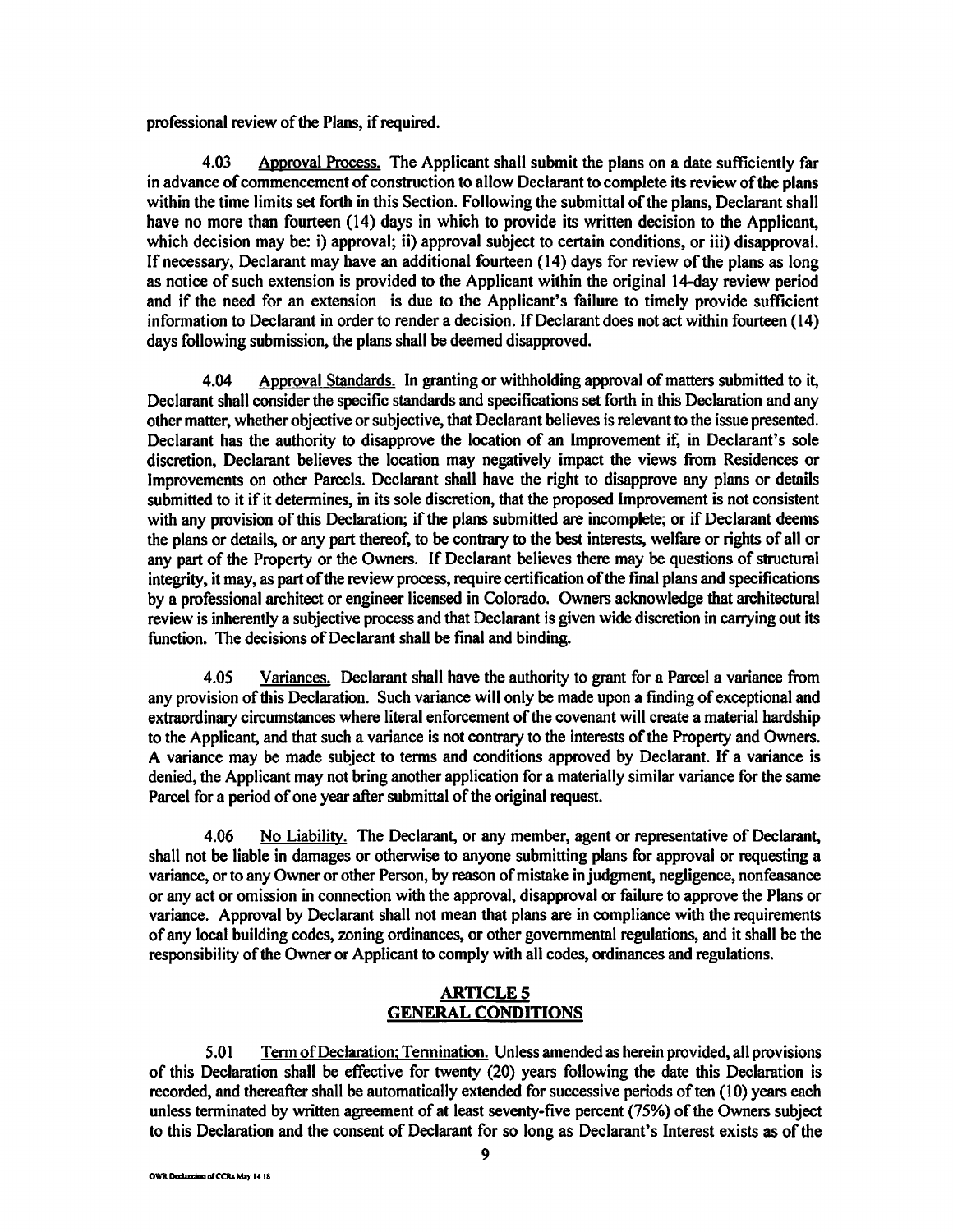date of termination. Notice of the termination shall be acknowledged by the required number of Owners in a written instrument and recorded in the El Paso County records.

5.02 Amendment of Declaration by Owners or Declarant. Except as specifically set forth in other provisions of this Declaration, any provision, covenant, condition or restriction contained in this Declaration may be amended, added, modified or repealed upon the approval of at least seventyfive percent (75%) of the Owners, with each Parcel having one vote, and with the written approval of Declarant, for so long as Declarant's Interest exists. No amendment may be made to a provision that will eliminate any easement or government-required obligation or that will diminish the quality, value, desirability and attractiveness of the Property. An approved amendment shall be evidenced in a written instrument acknowledged by the required number of Owners and recorded in the El Paso County records.

Declarant may amend or repeal any provisions of this Declaration without Owners' approval by recording an instrument setting forth such amendment or repeal and upon the satisfaction of one or more of the following conditions: a) The conveyance of the first Parcel by recorded deed to an Owner other than Declarant has not yet occurred; and b) A government agency requires an amendment or repeal as a condition to making, purchasing, insuring or guaranteeing mortgages, or an amendment or repeal is required in order to comply with the requirements, standards or guidelines of recognized secondary mortgage markets, HUD, FHA or other government mortgage agency.

 $\hat{f}$ :03 Notices. Except as may be otherwise provided in this Declaration, any notice must be in writing and may be served either personally, or by nationally recognized overnight delivery service or by U.S. certified mail. If served by mail or overnight delivery upon an Owner, notice shall be sent postage prepaid, addressed to the Owner's address shown in the El Paso County Assessor records.

5.04 Persons Entitled to Enforce Declaration. Declarant and any Owner (acting on such Owner's own behalf), shall have the right, but not the obligation, to enforce any or all of the provisions, covenants, conditions and restrictions contained in this Declaration. The right of enforcement shall include the right to bring an action for damages, as well as an action to enjoin any violation of any provision of this Declaration, and all other rights and remedies provided in this Declaration or available at law or in equity.

5 .05 Violations of Law. Any violation of any federal, state or county law, ordinance, rule or regulation, pertaining to the ownership, occupation or use of any property within the Property is declared to be a violation of this Declaration and shall be subject to any and all of the enforcement procedures set forth in this Declaration.

5.06 Remedies Cumulative. Each remedy provided under this Declaration is cumulative and not exclusive.

5.07 Costs and Attorney Fees. In any action or proceeding to enforce any provision of this Declaration, the party who prevails shall be entitled to recover its costs and expenses in connection therewith, including reasonable attorney fees, costs and expert witness fees.

5.08 Limitation on Liability. Declarant and any agent or employee of Declarant shall not be liable to any Owner for any action or for any failure to act if the action or failure to act was in good faith and without malice.

5.09 No Representations and Warranties. **No representations, guaranties or**  warranties **of any kind, express or implied, shall be deemed to have** been **given or made by**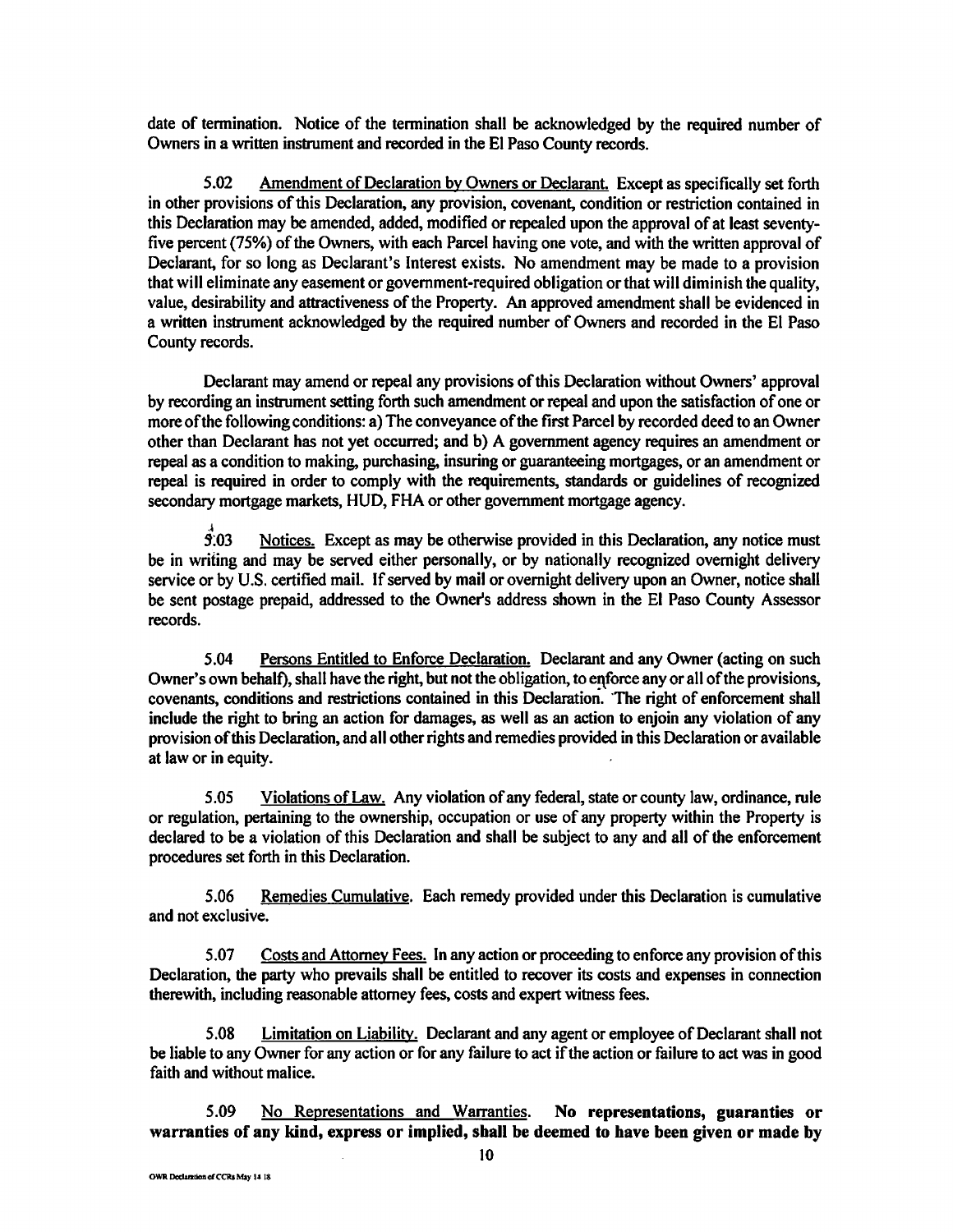**Declarant, or by any of its officers, members, agents** or **employees, in connection with** any **portion of the Property or any Improvement, its physical condition, structural integrity, freedom from defects, zoning, compliance with applicable laws, fitness for intended use, retention of views, or in connection with the development, sale, operation, maintenance, cost of maintenance, taxes or regulation thereof, unless specifically set forth in writing.** 

5.10 Governing Law. This Declaration shall be interpreted and governed in accordance with the laws of the State of Colorado. Exclusive venue for any legal action shall be in El Paso County, Colorado.

*5.* I I Severability. Each of the provisions of this Declaration shall be deemed independent and severable, and the invalidity or unenforceability of any provision hereof shall not affect the validity or enforceability of any other provision.

5.12 Resolution of Questions of Construction. If any doubt or question arises concerning the true intent or meaning of any of the provisions, covenants, conditions and restrictions contained in this Declaration, the Declarant, for as long as Declarant's Interest exists, shall determine the proper construction of the provisions in question and shall set forth the meaning, effect, and application of the provision in a written document acknowledged by the Declarant and recorded in the County records. This determination will thereafter be binding on all parties so long as it is not arbitrary or capricious.

IN WITNESS WHEREOF, Declarant has executed this Declaration to be effective as of the day and year first written above.

#### **DECLARANT:**

### **Old West Ranch CO Partners, LLC**

a Colorado limited liability company

By: ~ *C--c-<--* banCarless,Sr.,M Auce.

STATE OF COLORADO ) ) ss. COUNTY OF EL PASO )

The foregoing instrument was acknowledged before me this  $15\frac{H_1}{V}$  day of  $Mau$ , 2018, by Dan Carless, Sr., as Manager of Old West Ranch CO Partners, LLC, a Colorado limited liability company.

| Witness my hand and official seal.                                                                                               |                      |
|----------------------------------------------------------------------------------------------------------------------------------|----------------------|
| My commission expires:                                                                                                           |                      |
| JAHE B. FREDMAN<br>NOTARY PUBLIC<br><b>STATE OF COLORADO</b><br>NOTARY ID 20164001475<br>MY COMMISSION EXPIRES Jaranety 13, 2020 | <b>Notary Public</b> |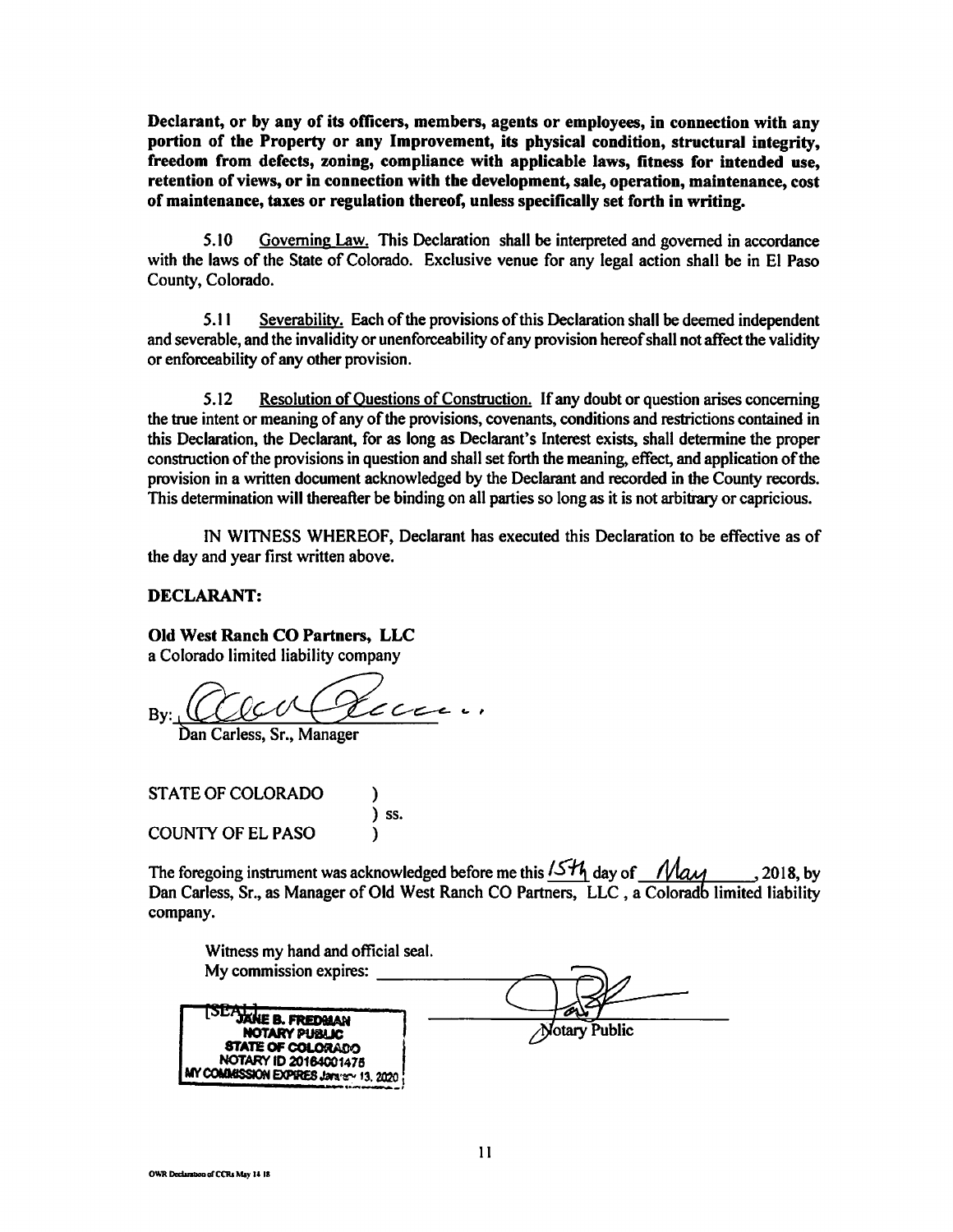# **EXHIBIT A LEGAL DESCRIPTION OF THE PROPERTY**

# **PARCEL2**

A portion of the Northeast quarter of Section 2, Township 13 South, Range 64 West of the 6<sup>th</sup> Principal Meridian, County of El Paso, State of Colorado, being more particularly described as follows:

**COMMENCING** at the Northwest comer of said Section 2, said comer being monumented by a found No. 6 rebar with a 3-1/2" aluminum cap in a vault, stamped "LS 17496"; thence along the North line of said Section 2 (Bearings are relative to the North line of said Section 2, being monumented at the Westerly end by a found No. 6 rebar with a 3-1/2" aluminum cap in a vault, stamped "LS 17496", and at the Easterly end by a found No. 6 rebar with 2" aluminum cap in a vault, stamped "PLS 11624", and measured to bear N89°53 '34"E, a distance of 5244.69 feet), N89°53'34"E, a distance of 2622.35 feet, to the North 1/4 comer of said Section 2, said comer being monumented by a found No. 6 rebar with a 2-1/2" aluminum cap, stamped "PLS 11624", said comer also being the **POINT OF BEGINNING;** thence continuing along said North line N89°53 '34"E, a distance of 778.33 feet; thence leaving said North line, S00°41 '31 "E, a distance of 1963.67 feet; thence N89°24'23"W, a distance of 779.22 feet; thence N00°40' 13"W, a distance of 1954.14 feet,

# to the **POINT OF BEGINNING.**

Containing 1,525,325 S.F. or 35.017 acres, more or less.

# **PARCEL3**

A portion of the Northeast quarter of Section 2, Township 13 South, Range 64 West of the 6<sup>th</sup> Principal Meridian, County of El Paso, State of Colorado, being more particularly described as follows:

**COMMENCING** at the Northwest comer of said Section 2, said comer being monumented by a found No. 6 rebar with a 3-1/2" aluminum cap in a vault, stamped "LS 17496"; thence along the North line of said Section 2, N89°53'34"E (Bearings are relative to the North line of said Section 2, being monumented at the Westerly end by a found No. 6 rebar with a 3-1/2" aluminum cap in a vault, stamped "LS 17496", and at the Easterly end by a found No. 6 rebar with 2" aluminum cap in a vault, stamped "PLS 11624", and measured to bear N89°53'34"E, a distance of 5244.69 feet), a distance of 3400.68 feet, to the **POINT OF BEGINNING;** thence continuing along said North line N89°53'34"E, a distance of 725.91 feet; thence leaving said North line S00°45'04"E, a distance of 2230.88 feet; thence N70°01'46"W, a distance of 778.24 feet; thence N00°41'31"W, a distance of 1963.67 feet,

# to the **POINT OF BEGINNING.**

Containing 1,524,614 S.F. or 35.000 acres, more or less.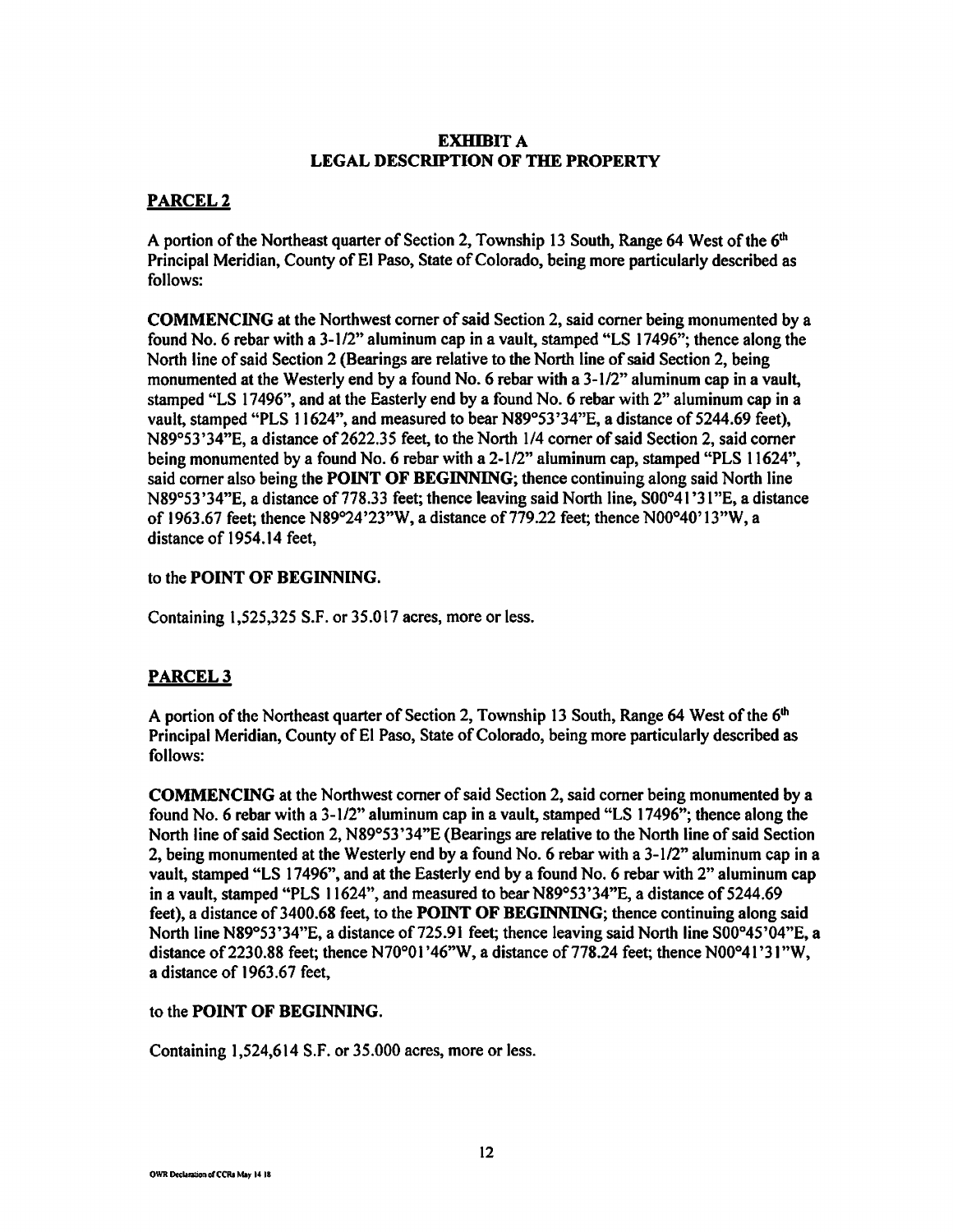## **PARCEL4**

A portion of the Northeast quarter of Section 2 and the Northwest quarter of Section I, Township 13 South, Range 64 West of the 6<sup>th</sup> Principal Meridian, County of El Paso, State of Colorado, being more particularly described as follows:

**COMMENCING** at the Southwest comer of said Section 2, said comer being monumented by a found No. 6 rebar with a 3-1/2" aluminum cap in a vault, stamped "LS 17496"; thence along the North line of said Section 2, N89°53 '34"E (Bearings are relative to the North line of said Section 2, being monumented at the Westerly end by a found No. 6 rebar with a 3-1 /2" aluminum cap in a vault, stamped "LS 17496", and at the Easterly end by a found No. 6 rebar with 2" aluminum cap in a vault, stamped "PLS 11624", and measured to bear N89°53 '34"E, a distance of 5244.69 feet), a distance of 4186.59 feet to the **POINT OF BEGINNING;** thence continuing along said North line N89°53'34"E, a distance of 1058.10 feet, to the Northwest corner of said Section 1, said comer being monumented by found No. 6 rebar with a 2" aluminum cap, stamped "PLS 11624"; thence continuing along the North line of said Section I, S89°54 '43"E, a distance of 247.54 feet; thence leaving said North line, S00°45'04"E, a distance of 1169.14 feet; thence N89°55'24"W, a distance of 1305.69 feet; thence N00°45'04"W, a distance of 1165.79 feet,

#### to the **POINT OF BEGINNING.**

Containing 1,524,632 S.F. or 35.000 acres, more or less.

### **PARCELS**

A portion of the Northeast quarter of Section 2 and the Northwest quarter of Section 1, Township 13 South, Range 64 West of the 6<sup>th</sup> Principal Meridian, County of El Paso, State of Colorado, being more particularly described as follows:

**COMMENCING** at the Northwest comer of said Section 2, said comer being monumented by a found No. 6 rebar with a 3-1 /2" aluminum cap in vault, stamped "LS 17496"; thence along the North line of said Section 2, N89°53 '34"E (Bearings are relative to the North line of said Section 2, being monumented at the Westerly end by a found No. 6 rebar with a 3-1/2" aluminum cap in a vault, stamped "LS 17496", and at the Easterly end by a found No. 6 rebar with 2" aluminum cap in a vault, stamped "PLS 11624", and measured to bear N89°53 '34"E, a distance of 5244.69 feet), a distance of 4126.59 feet to the **POINT OF BEGINNING;** thence continuing along said North line N89°53'34"E, a distance of 60.00 feet; thence leaving said North line, S00°45'04"E, a distance of 1165.79 feet; thence S89°55'24"E, a distance of 1305.69 feet; thence S00°45'04"E, a distance of 1065.28 feet; thence N89°55'24"W, a distance of 1365.69 feet; thence N00°45'04"W, a distance of 2230.88 feet,

#### to the **POINT OF BEGINNING.**

Containing 1,524,632 S.F. or 35.000 acres, more or less.

Stewart L. Mapes, Jr. Colorado Professional Land Surveyor No. 38245 For and on behalf of Clark Land Surveying, Inc. February 28, 2018